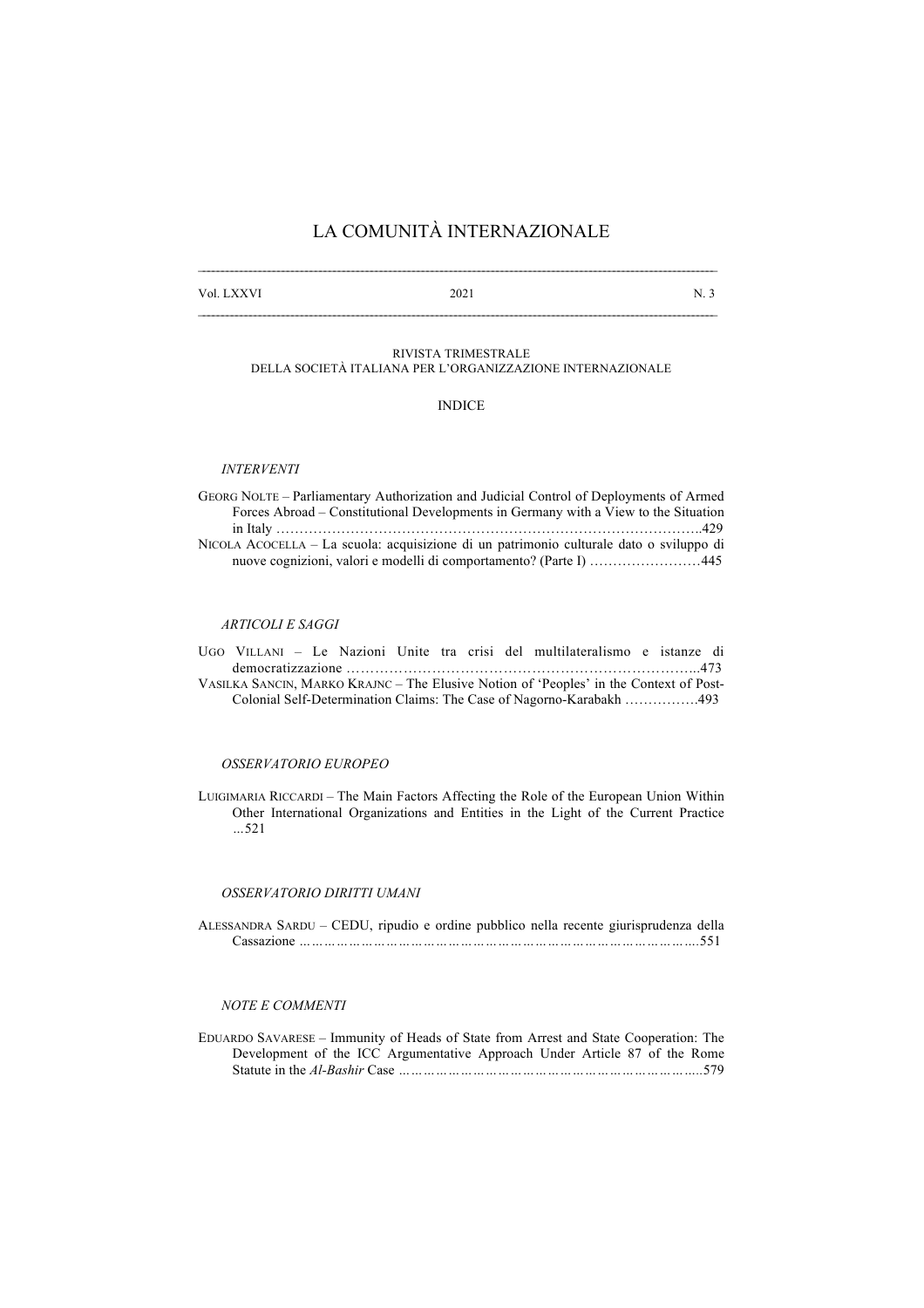## *RASSEGNE*

## ATTIVITÀ DELLE ORGANIZZAZIONI INTERNAZIONALI

#### Nazioni Unite

#### *Consiglio di sicurezza* (ottobre-dicembre 2020), p. 611

1. Considerazioni introduttive, p. 611; 2. Il rinnovo dei mandati delle *peacekeeping operations*, di missioni di osservazione e di altri meccanismi, p. 611; 3. Il rinnovo dei mandati dei meccanismi istituiti ai sensi del capitolo VII della Carta, delle autorizzazioni alle forze multinazionali e delle misure sanzionatorie imposte nei confronti di Stati, altri enti e individui, p. 612; 4. La Libia, la tratta di esseri umani e il mantenimento della pace e della sicurezza internazionali, p. 612; 5. Il mantenimento della pace e della sicurezza internazionali, p. 613; 6. L'azione di *peacebuilding* e di sostegno alla pace delle Nazioni Unite, p. 613; 7. La situazione in Somalia: lotta alla pirateria, misure sanzionatorie e rinnovo dei mandati di taluni meccanismi, p. 613; 8. Misure per contrastare le minacce alla pace e alla sicurezza internazionali derivanti dagli atti terroristici, p. 614.

*Luigi D'Ettorre*

#### *RECENSIONI*

- G. PERONI, *Stabilità economica e sostenibilità nel diritto internazionale*, Giuffrè Francis Lefebvre, Milano, 2020, pp. xv-406 (*Gianpaolo Maria Ruotolo*), p. 617.
- A. FRANCIA, L. TRAPASSI, *I rapporti giuridici fra lo Stato e la Chiesa in Germania. Lineamenti di diritto ecclesiastico*, con il contributo di P. Parolin e C. Mirabelli, Giappichelli, Torino, 2021, pp. 190 (*Lorenzo Mesini*), p. 619.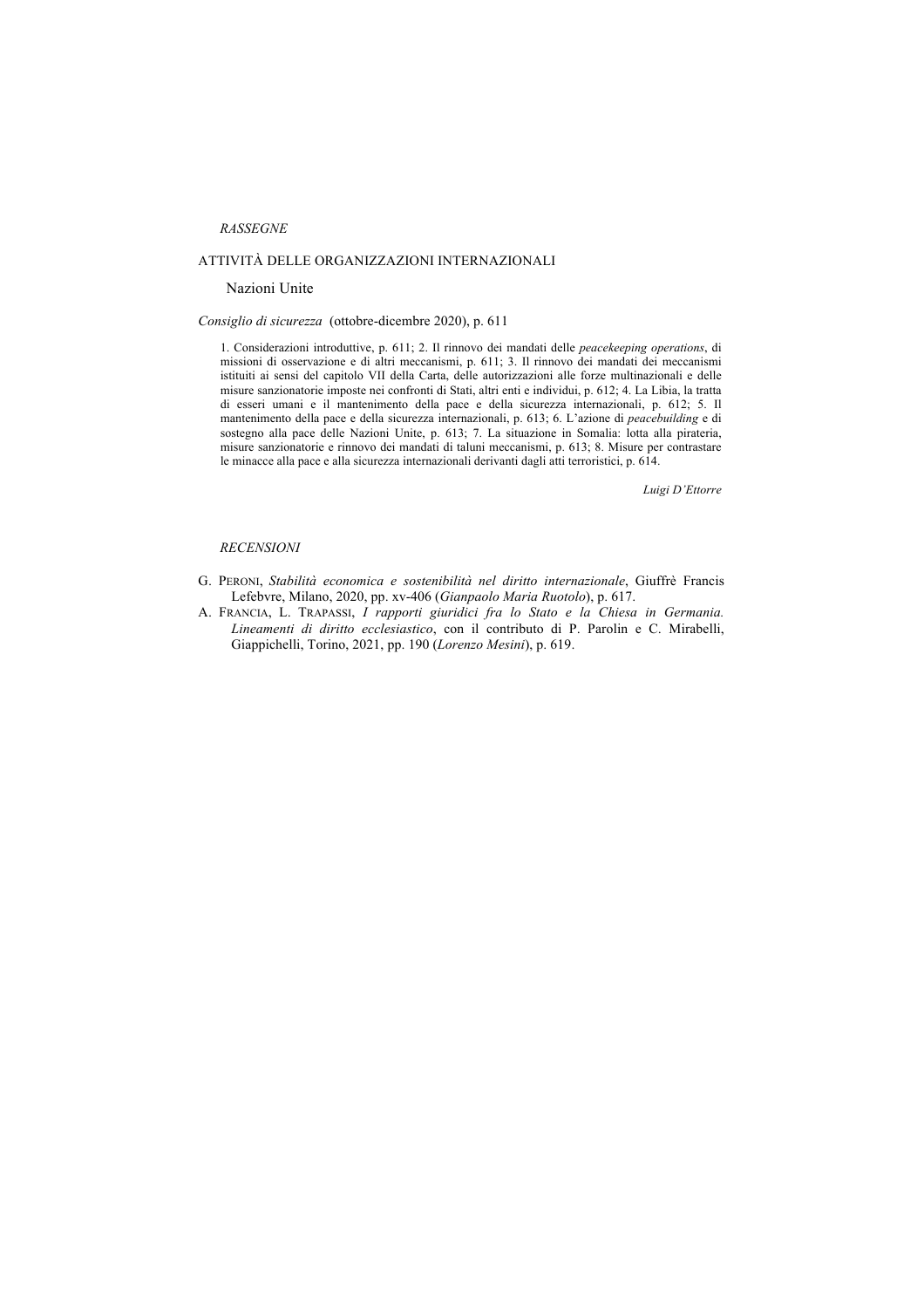# LA COMUNITÀ INTERNAZIONALE

Vol. LXXVI 2021 N. 3

## QUARTERLY JOURNAL OF THE ITALIAN SOCIETY FOR INTERNATIONAL ORGANIZATION

## SUMMARY

## *INTERVENTIONS*

| GEORG NOLTE – Parliamentary Authorization and Judicial Control of Deployments of Armed |
|----------------------------------------------------------------------------------------|
| Forces Abroad – Constitutional Developments in Germany with a View to the Situation    |
|                                                                                        |
| NICOLA ACOCELLA – The School: Acquisition of a Given Cultural Heritage or Development  |
| of New Knowledge, Values and Models of Behavior? (Part I) 445                          |

#### *ARTICLES AND ESSAYS*

| UGO VILLANI – The United Nations between the Crisis of Multilateralism and Demands of  |  |
|----------------------------------------------------------------------------------------|--|
|                                                                                        |  |
| VASILKA SANCIN, MARKO KRAJNC – The Elusive Notion of 'Peoples' in the Context of Post- |  |
| Colonial Self-Determination Claims: The Case of Nagorno-Karabakh 493                   |  |

#### *EUROPEAN OBSERVATORY*

LUIGIMARIA RICCARDI – The Main Factors Affecting the Role of the European Union Within Other International Organizations and Entities in the Light of Current Practice ……521

## *HUMAN RIGHTS OBSERVATORY*

ALESSANDRA SARDU – ECHR, Repudiation and Public Order in the Recent Judgments of the Italian Supreme Court ………………………………………………………………..551

## *NOTES AND COMMENTS*

EDUARDO SAVARESE – Immunity of Heads of State from Arrest and State Cooperation: The Development of the ICC Argumentative Approach Under Article 87 of the Rome Statute in the *Al-Bashir* Case *…*……………………………… ……………………..579